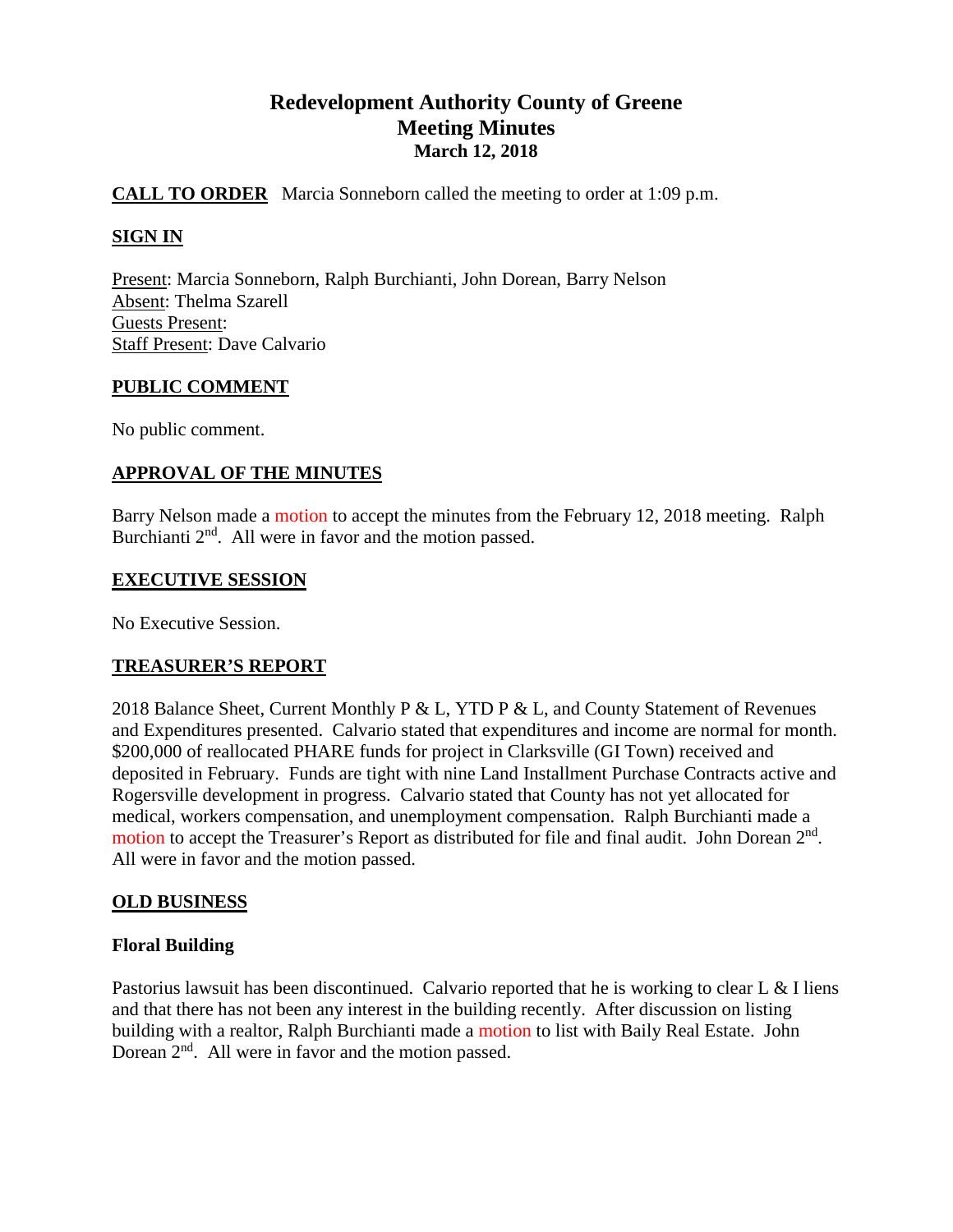## **Delancy Heights, 126 Fairview Avenue, Jefferson**

Construction on 126 Fairview Avenue is almost finished. Flooring was installed. Steve needs to mount counters. Home is approximately 1176 sq. ft. Rick Kalsey will have CMA in next few days. Joyce and Don Davis are interested in home. Their homebuyer application was distributed. Calvario reported they have applied for USDA loan. Budget distributed. Selling price for home and lots \$115,000.

# **Nazer St. Remediation and Stabilization Update**

Greene County Habitat for Humanity has not started construction on home.

# **Old Rogersville School Development**

Calvario gave update on project. Left unit will finished by April 1. Final payment to Hughes Corporation approximately \$25,000 when finished. Open House scheduled for April 13, 5-8 pm; April 14, 12-4 pm; and April 15, 1-4 pm. Reviewed budget. Calvario said costs should come in around \$140,000 per home, plus landscaping.

## **Discussions with Morris, Perry, and Richhill Township Supervisors**

-Wind Ridge, Chambers property. RDA appointed Conservator. Reviewed letter from Colin Fitch on closing Conservatorship. After discussion, Calvario was instructed to write a letter to the three taxing bodies asking that back and current taxes, and penalties be waived.

## **117 Duquesne St., Greensboro**

Home is complete. No interest in home. Was advertised in Greene Saver. After discussion on listing home with a realtor, Ralph Burchianti made a motion to list the home with Baily Real Estate and seek the lowest commission possible since RDA will be listing two properties with Baily. John Dorean 2<sup>nd</sup>. All were in favor and the motion passed.

## **133 Bowlby St., Waynesburg**

Property donated to RDA. Home is complete. Calvario reported that LIPC was signed on February 28, 2018 with Chris Fawley and Melissa Patterson. \$5,000 down payment, \$725 per month (PITI), 24-month LIPC. Board requested \$800 monthly payment. Family did not believe they could afford \$800 monthly payment and still pay down/off debts.

#### **Pitt Gas Properties, Clarksville**

Patsy Bell has two properties in Pitt Gas she would like to relinquish to RDA (duplex and single-family home). Title searches revealed liens on both properties. Enlisted help of Pan Snyder's office to locate lien holders.

#### **Proposals from Realtors**

Tabled discussion on proposals from realtors to sell RDA properties.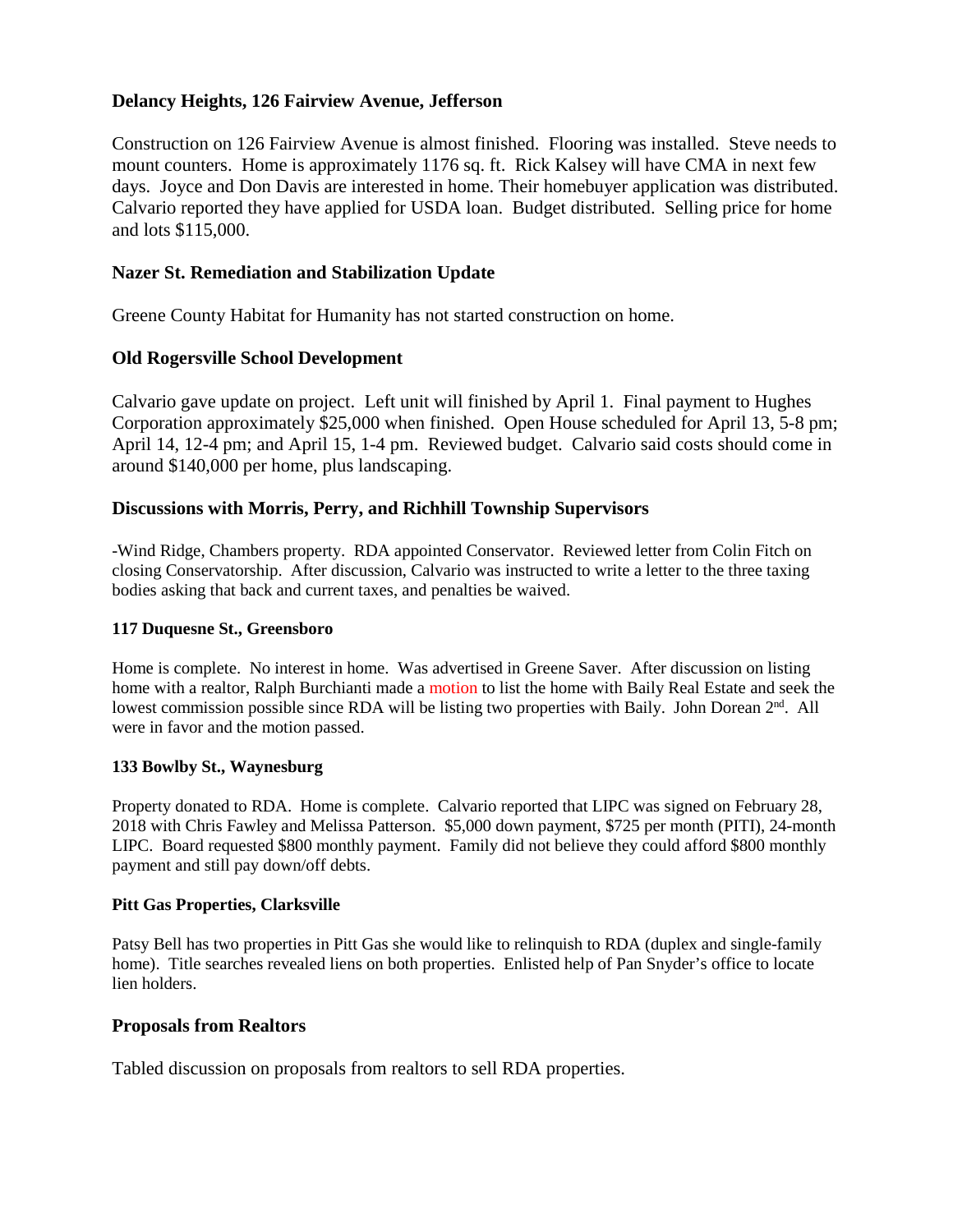#### **Benedum Foundation Grant**

Progress being made on Benedum Foundation Grant to address blight in Pitt Gas, Chartiers Hill, Teagarden Homes; multi-Municipal Code Enforcement; economic development.

#### **Brave (Wayne Township) Blighted Property**

No update since last meeting.

#### **Keystone Posting Sign at Bailey's Crossroads**

No update since last meeting.

#### **HOA for Rogersville Town Homes**

Calvario working with Colin Fitch to make documents simple.

#### **FHLB Affordable Housing Program (AHP) Grant Application**

Calvario discussing ideas with GCCTC and County Prison.

#### **NEW BUSINESS**

- 1. John and Kathy McNay would like to donate 375 Ross St, Waynesburg to RDA. Calvario has looked at house and requested a few Board members look at house after meeting today.
- 2. After discussion, John Dorean made a motion approving the bid of \$10,600 to HUD to purchase 55-56 A Street, Clarksville (GI Town). Barry Nelson 2<sup>nd</sup>. All were in favor and the motion passed.
- 3. Megan Goodwin is no longer interested in Rogersville townhomes.
- 4. Calvario reviewed discussion he had with Melissa Frameli/Beabout regarding her LIPC for 127 School St, Clarksville. LIPC was to be paid in full on February 28, 2018. After discussion, John Dorean made a motion to extend LIPC until April 1, 2019. Ralph Burchianti 2<sup>nd</sup>. All were in favor and the motion passed.
- 5. Calvario discussed 122 2<sup>nd</sup> St, Clarksville (Pitt Gas) owned by Janna Bryner. PHFA is foreclosing on home. Scheduled for Sheriff Sale April 6. After discussion, John Dorean made a motion for the Executive Director to use his discretion on how much to bid for home. Barry Nelson 2<sup>nd</sup>. All were in favor and the motion passed.
- 6. Comparative Market Analysis for 126 Fairview Ave not completed. Don and Joyce Davis still interested in home and they have started the USDA loan application. At this time, selling price will remain at \$115,000 for house and adjoining empty lot.

## **DIRECTOR'S REPORT**

- 1. No date set for next Judicial Sale. Continue to look for houses.
- 2. Finances are tight. Need to sell house(s) and get them off Land Contracts. Reviewed summary of nine LIPCs, when they are due, amount due, and which might be paid off this year.
- 3. After discussion, John Dorean made a motion that the LIPC for 252 Cherry Alley, Waynesburg with Reggie Williams must be paid in full by October 1, 2018 or will need to vacate property. Barry Nelson 2<sup>nd</sup>. All were in favor and the motion passed. Calvario will send letter to Reggie. This will be the third LIPC extension.
- 4. Thelma Szarell needs to submit State Ethics form.